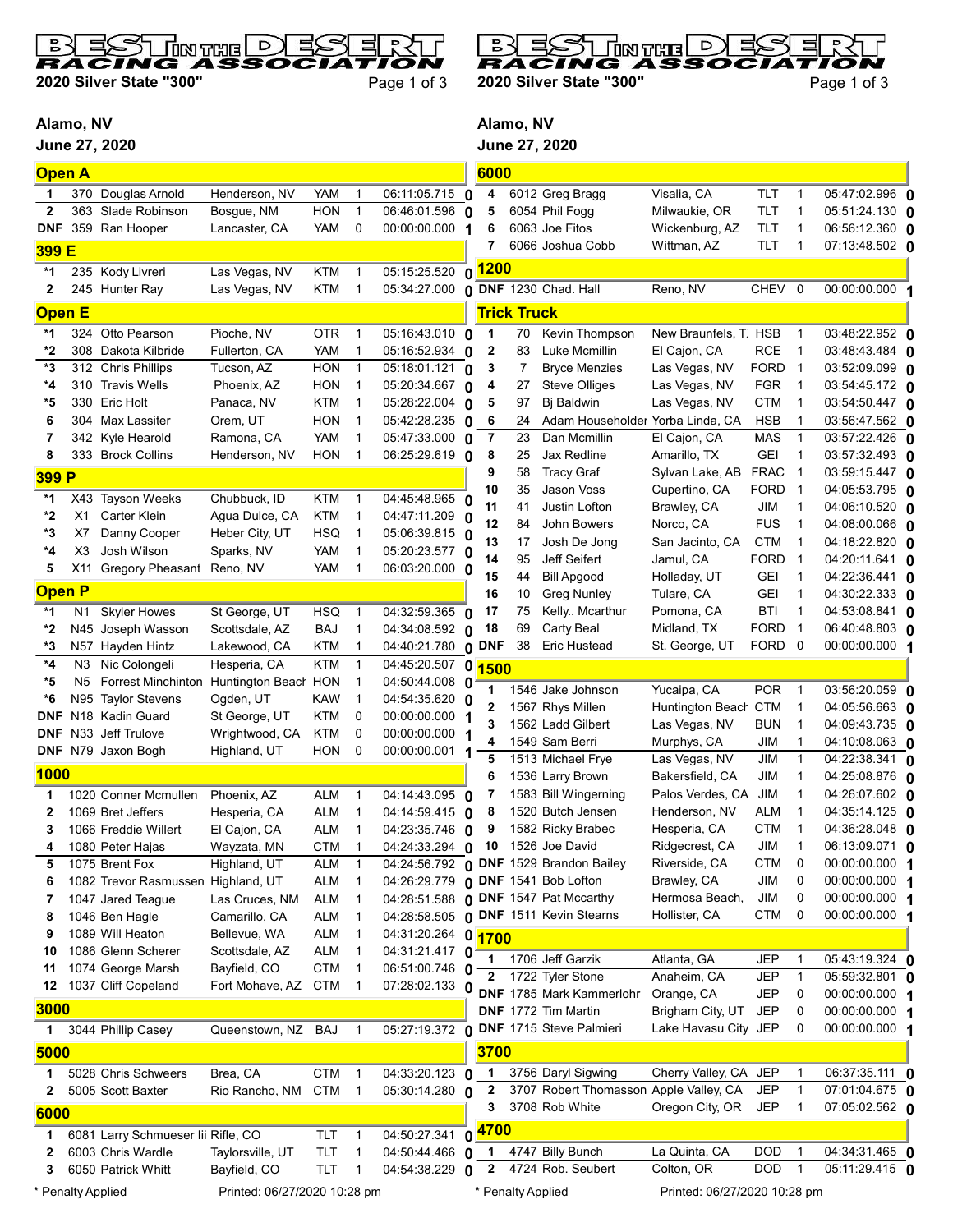

2020 Silver State "300" Page 2 of 3

B D ا הסיגית נאם ! RACING

2020 Silver State "300" Page 2 of 3

## Alamo, NV

June 27, 2020



| 4700             |                |                                           |                                   |                   |                |                                              | $O-50E$                          |                |                                             |                       |            |                |                       |  |
|------------------|----------------|-------------------------------------------|-----------------------------------|-------------------|----------------|----------------------------------------------|----------------------------------|----------------|---------------------------------------------|-----------------------|------------|----------------|-----------------------|--|
| 3                |                | 4733 Andrew Hulse                         | St George, UT                     | DOD               | $\mathbf 1$    | 06:37:46.837 0                               | $\mathbf 1$                      |                | 805 Paul Palmer                             | La Habra Height,      | <b>YAM</b> | 1              | 06:08:49.000 0        |  |
|                  |                | <b>DNF</b> 4793 Garett Allred             | Placentia, CA                     | <b>DOD</b>        | $\mathbf 0$    | 00:00:00.000                                 | $\boldsymbol{2}$<br>1            | 807            | Doug Clark                                  | Hawthorne, CA         | <b>HSQ</b> | 1              | 06:43:19.836 <b>0</b> |  |
| 7300             |                |                                           |                                   |                   |                |                                              | 3                                |                | 806 Glen Mcguire                            | Austin, TX            | <b>KTM</b> | $\mathbf 1$    | 07:44:00.000 <b>0</b> |  |
|                  |                |                                           |                                   | CHEV <sub>1</sub> |                |                                              |                                  |                |                                             |                       |            |                |                       |  |
| 1                |                | 7330 Sean Berryman                        | Reno, NV                          |                   |                | 06:07:59.542 0 UTV P                         |                                  |                |                                             |                       |            |                |                       |  |
| <b>IMA</b>       |                |                                           |                                   |                   |                |                                              | 1                                |                | 1903 Seth Quintero                          | San Marcos, CA        | POL<br>POL | 1              | 04:31:30.839 0        |  |
| 1                |                | O90 Bryan Tyson                           | Lake Elsinore, CA HON             |                   | $\overline{1}$ | 05:58:22.150 0                               | 2                                |                | 1995 Kaden . Wells                          | St George, UT         |            | 1              | 04:37:59.446 0        |  |
| 2                |                | O95 Shane . Redline                       | Amarillo, TX                      | HON               | $\mathbf 1$    | 06:13:10.950 0                               |                                  |                | 1991 Dominick Gaglione                      | Henderson, NV         | <b>POL</b> | 1              | 04:39:18.297 0        |  |
| 3                |                | O82 Lawrence Janesky                      | Middlebury, CT                    | <b>HON</b>        | $\mathbf{1}$   | 06:27:09.351 0                               | Δ                                |                | 1985 Adrian Orellana                        | Escondido, CA         | POL        | $\mathbf 1$    | 04:44:01.770 0        |  |
| 4                |                | O54 John Popylisen                        | Gilroy, CA                        | <b>KAW</b>        | $\mathbf{1}$   | 06:31:53.915 0                               | 5                                |                | 1895 Corbin Wells                           | St George, UT         | POL        | $\mathbf 1$    | 04:44:31.383 <b>0</b> |  |
| 5                |                | O94 Shonie Shoemaker Huntington Beach CTM |                                   |                   | $\mathbf{1}$   | 06:40:01.038                                 | 6                                |                | 1954 Kristen Matlock                        | Alpine, CA            | POL        | 1              | 04:52:09.293 0        |  |
| 6                |                | O69 Sam Cutler                            | Park City, UT                     | KTM               | $\mathbf{1}$   | 06:40:09.845 0                               | 7                                |                | 1803 Aaron Clark                            | Brea, CA              | <b>POL</b> | 1              | 04:58:22.743 0        |  |
| 7                |                | O62 Nick Lake                             | Pahrump, NV                       | <b>HSQ</b>        | $\mathbf{1}$   | 06:45:39.839 0                               | 8                                |                | 1957 Joe Bolton                             | La Mirada, CA         | <b>POL</b> | 1              | 05:06:30.671 0        |  |
| 8                |                | O53 Max Christensen                       | Sun Valley, CA                    | YAM               | $\mathbf{1}$   | 06:46:18.403 0                               | 9                                |                | 1972 Macy Poelman                           | Orem, UT              | POL        | $\mathbf{1}$   | 05:06:56.256 0        |  |
| 9                |                | O66 Kyle Saraceni                         | Ridgecrest, CA                    | <b>HON</b>        | 1              | 07:23:10.955 0                               | 10                               |                | 1854 Zackary Sims                           | Purcell, OK           | <b>YAM</b> | -1             | 05:21:59.592 <b>0</b> |  |
| 10               |                | O89 Billy Aiello                          | Redding, CA                       | <b>HSB</b>        | 1              | 07:30:00.846 0                               | 11                               |                | 1921 Tommee Walker                          | Costa Mesa, CA        | POL        | 1              | 05:24:24.116 <b>0</b> |  |
| DNF              |                | O70 Ingo Cyliax                           | Citrus Heights, C/ KTM            |                   | 0              | 00:00:00.000                                 | 12                               |                | 1974 Eric Brisco                            | Blythe, CA            | POL        | 1              | 05:27:07.326 0        |  |
| <b>DNF</b>       |                | O56 Justin Weir                           | Lancaster, CA                     | YAM               | 0              | 00:00:00.000                                 | 13                               |                | 1850 Michael Pascarella Ridgecrest, CA      |                       | POL        | 1              | 05:32:18.089 0        |  |
| <b>DNF</b>       |                | O92 Travis Weir                           | Lancaster, CA                     | <b>HON</b>        | 0              | 00:00:00.000                                 | 14                               |                | 1940 Troy Wall                              | Washington, UT        | POL        | $\mathbf{1}$   | 06:02:54.282 0        |  |
|                  |                |                                           |                                   |                   |                |                                              | 15                               |                | 1992 Brenden Hempel                         | Bettendorf, IA        | POL        | $\mathbf 1$    | 06:05:29.892 0        |  |
| <b>IME</b>       |                |                                           |                                   |                   |                |                                              | 16                               |                | 1962 Dodge Poelman                          | Orem, UT              | POL        | 1              | 06:07:55.529 0        |  |
| *1               |                | O23 Nicholas Acosta                       | Phoenix, AZ                       | <b>HSQ</b>        | $\mathbf{1}$   | 05:15:10.000 0                               | 17                               |                | 1805 Gabe Matthews                          | Lakeside, CA          | <b>POL</b> | $\mathbf 1$    | 06:40:40.841 <b>0</b> |  |
| $\overline{2}$   |                | O14 Ricardo De Sarach Ventura, CA         |                                   | YAM               | $\mathbf{1}$   | 05:50:50.000 0                               | 18                               |                | 1808 Madeline Wedeking Temecula, CA         |                       | POL        | $\mathbf 1$    | 08:39:48.344 <b>0</b> |  |
| 3                |                | O18 Tanner Tavernier                      | Meridian, ID                      | <b>CTM</b>        | 1              | $05:55:19.000$ 0                             |                                  |                | <b>DNF</b> 1977 Brayden Baker               | Anaheim Hills, CA     | <b>POL</b> | 0              | 00:00:00.000 1        |  |
| 4                | O <sub>2</sub> | <b>William Clements</b>                   | Henderson, NV                     | <b>HSQ</b>        | $\mathbf{1}$   | 06:06:26.477                                 |                                  |                | <b>0 DNF</b> 1907 Scott Baker               | Anaheim Hills, C/ POL |            | 0              | 00:00:00.000 1        |  |
| 5                | O8             | <b>Ryan Barlow</b>                        | Henderson, NV                     | <b>BETA</b>       | $\overline{1}$ |                                              |                                  |                | 06:17:57.330 0 DNF 1938 Kolton Hustead      | St George, UT         | TEX        | 0              | 00:00:00.000 1        |  |
| 6                |                | O25 Justin Moore                          | Henerson, NV                      | KTM               | $\overline{1}$ | 06:21:56.090 0 DNF 1959 Josh Row             |                                  |                |                                             | Lakeside, CA          | POL        | 0              | 00:00:00.000 1        |  |
| 7                |                | O13 Krista Conway                         | Boulder City, NV                  | <b>BETA</b>       | $\overline{1}$ | 06:40:33.124 0 DNF 1817 Bret Ward            |                                  |                |                                             | Scottsdale, AZ        | POL        | 0              | 00:00:00.000 1        |  |
| 8                |                | O20 Darian Hickey                         | Las Vegas, NV                     | <b>CTM</b>        | $\mathbf{1}$   | 07:01:36.563 0 DNF 1980 Scott Webster        |                                  |                |                                             | Brawley, CA           | POL        | 0              | 00:00:00.000 1        |  |
|                  |                | <b>DNF</b> O11 Colton Scudder             | Sparks, NV                        | <b>HSQ</b>        | 0              | 00:00:00.000                                 | 1<br>$O-30 P$                    |                |                                             |                       |            |                |                       |  |
| <b>Quad E</b>    |                |                                           |                                   |                   |                |                                              | *1                               | P <sub>1</sub> | Carl Maassberg                              | Henderson, NV         | <b>HSQ</b> | 1              | 04:52:07.169 0        |  |
| *1               | 407            | Steven W Carver                           | Alpine, CA                        | <b>HON</b>        | $\mathbf{1}$   | 05:24:42.000                                 | *2                               | P3             | Stephen Berger                              | Riverton, UT          | <b>HON</b> | $\mathbf 1$    | 05:09:12.712 0        |  |
| 2                | 408            | Irvin Casillas                            | El Cajon, CA                      | <b>HON</b>        | $\mathbf{1}$   |                                              | 0                                |                |                                             |                       |            |                |                       |  |
| 3                | 425            | Jorge A. Pompa                            | San Diego, CA                     | <b>HON</b>        | $\overline{1}$ | 05:45:20.000<br>$\overline{0}$ 5:49:40.000 0 | 0<br>$O-40P$                     |                |                                             |                       |            |                |                       |  |
| 4                |                | Kyle Poole                                |                                   | <b>HON</b>        | $\mathbf{1}$   | 05:50:36.000 0                               | $*1$                             |                | C32 Jr Trotter                              | Pleasant Grove, L HON |            | $\mathbf{1}$   | 05:09:01.660 0        |  |
| 5                | 415<br>420     | Patty Blais                               | Las Vegas, NV<br>Apple Valley, CA | HON               | $\mathbf 1$    | 06:10:15.165 0                               | *2                               |                | C23 Will Heiss                              | Reno, NV              | <b>HSQ</b> | $\mathbf{1}$   | 05:09:52.947 0        |  |
| DNF              | 423            | Zachary Hayward                           | Lemon Grove, CA HON               |                   | 0              | 00:00:00.000                                 | <mark>4400</mark>                |                |                                             |                       |            |                |                       |  |
|                  |                | DNF 428 Bill Pierson                      | Cleelum, WA                       | YAM               | 0              | 00:00:00.000 1                               | 1                                |                | 4472 Dustin Isenhouer                       | Northglenn, CO        | <b>CTM</b> | $\overline{1}$ | 04:43:13.431 0        |  |
|                  |                |                                           |                                   |                   |                |                                              |                                  |                |                                             |                       |            |                |                       |  |
| <b>Quad P</b>    |                |                                           |                                   |                   |                |                                              | <b>UTV Unl</b>                   |                |                                             |                       |            |                |                       |  |
| *1               | Q1             | Erin Simmons                              | Page, AZ                          | <b>HON</b>        | $\mathbf{1}$   | 05:08:05.895 0                               | 1                                |                | 2964 Robert . Vanbeekur Queen Creek, AZ POL |                       |            | $\overline{1}$ | 04:28:22.582 0        |  |
| $\mathbf 2$      |                | Q59 Travis Damon                          | Lake Havasu City HON              |                   | $\overline{1}$ | 05:46:21.968                                 | $\boldsymbol{2}$<br>$\mathbf{0}$ |                | 2924 Randy Raschein                         | Brownsville, OR       | CAM        | $\overline{1}$ | 04:29:49.979 0        |  |
| DNF              | Q7             | Danny Magdaleno Acton, CA                 |                                   | <b>HON</b>        | 0              | 00:00:00.000                                 | 3<br>1                           |                | 2901 Michael Isom                           | St George, UT         | CAM        | 1              | 04:29:54.032 0        |  |
| <b>Quad IM E</b> |                |                                           |                                   |                   |                |                                              | 4                                |                | 2975 Travis Zollinger                       | Logan, UT             | CAM        | 1              | 04:42:12.209 0        |  |
|                  |                |                                           |                                   |                   |                |                                              | 5                                |                | 2941 Steven Poole                           | Quartzsite, AZ        | CAM        | 1              | 04:46:41.886 0        |  |
| 1                |                | 608 Matt Horton                           | Poolville, TX                     | CAM               | $\overline{1}$ | 06:47:50.592 0                               | 6                                |                | 2963 Craig Johnson                          | Clarissa, MN          | CAM        |                | 04:56:18.421 0        |  |
| 2                |                | 623 Michael Sluski                        | Amarillo, TX                      | <b>POL</b>        | $\overline{1}$ | 06:59:46.699 0                               | $\overline{7}$                   |                | 2914 Daniel Hurn                            | Peoria, AZ            | CAM        | -1             | 05:02:40.558 0        |  |
| $O-30E$          |                |                                           |                                   |                   |                |                                              | 8                                |                | 2998 Cameron Ornelas                        | Scottsdale, AZ        | CAM        | -1             | 05:06:13.348 0        |  |
| 1                | 508            | James J Shultz                            | Lake Forest, CA                   | YAM               | $\overline{1}$ | 05:31:33.000 0                               | 9                                |                | 2916 Paul Kraus                             | Los Angeles, CA       | CAM        | $\mathbf 1$    | 06:02:21.477 0        |  |
| 2                | 516            | <b>Steve Hammack</b>                      | Las Vegas, NV                     | <b>BETA</b>       | $\overline{1}$ | 05:41:00.000 0                               | 10                               |                | 2903 Jacob Crotts                           | Las Vegas, NV         | POL        | 1              | 06:13:57.893 0        |  |
| 3                | 540            | <b>Clint Chew</b>                         | Centennial, CO                    | <b>HON</b>        | $\mathbf{1}$   | 05:47:20.000 0                               | 11                               |                | 2987 Jonmark Richardso Glendale, AZ         |                       | CAM        | 1              | 06:25:30.091 0        |  |
| 4                |                | 505 Nate Work                             | Durango, CO                       | <b>KTM</b>        | $\mathbf{1}$   | 05:48:51.000 0                               | 12                               |                | 2929 Josh Shelton                           | Spicewood, TX         | CAM        | 1              | 06:36:19.168 0        |  |
| 5                | 522            | Coby Cochran                              | Castle Rock, CO                   | <b>KTM</b>        | $\mathbf 1$    | 06:20:59.494 0                               | 13                               |                | 2925 Jeramiah Drew                          | Las Vegas, NV         | CAM        | 1              | 06:47:44.738 0        |  |
| 6                | 527            | Hank Salyer                               | Steamboat Spring YAM              |                   | $\mathbf 1$    | 06:24:07.357 0                               | 14                               |                | 2919 Kieran Cox                             | Las Vegas, NV         | <b>CTM</b> | $\mathbf{1}$   | $07:54:35.975$ 0      |  |
|                  |                |                                           |                                   |                   |                |                                              |                                  |                | DNF 2920 Cindy Cobian                       | Claremont, CA         | POL        | 0              | 00:00:00.000 1        |  |
| $O-40 E$         |                |                                           |                                   |                   |                |                                              |                                  |                | DNF 2930 Sean Cook                          | Twain Harte, CA       | CAM        | 0              | 00:00:00.000 1        |  |
| 1                | 744            | Chad Thornton                             | Farmington, NM                    | <b>KTM</b>        | $\overline{1}$ | 05:44:18.000 0                               |                                  |                | DNF 2969 Cheyne Dewolfe                     | Buckeye, AZ           | CAM        | 0              | 00:00:00.000 1        |  |
|                  |                |                                           |                                   |                   |                |                                              |                                  |                |                                             |                       |            |                |                       |  |